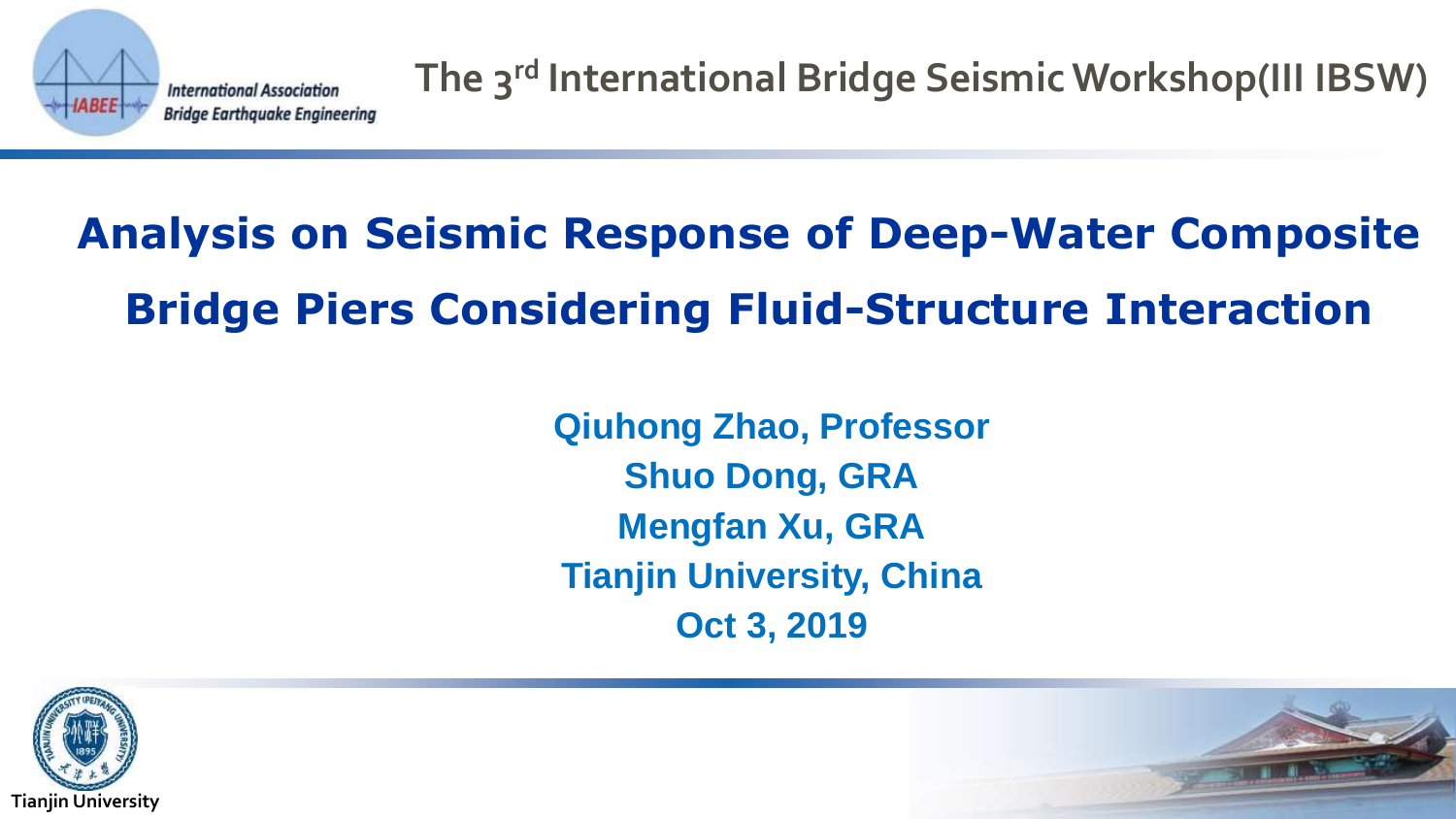





# ➢ **Background**

# ➢ **Analysis of Deep-water Composite Bridge Pier under EQ Excitation**

➢ **Analysis of Deep-water Bridge Pier under Combined Action** 

## **of EQ and Wave**



 $\overline{2}$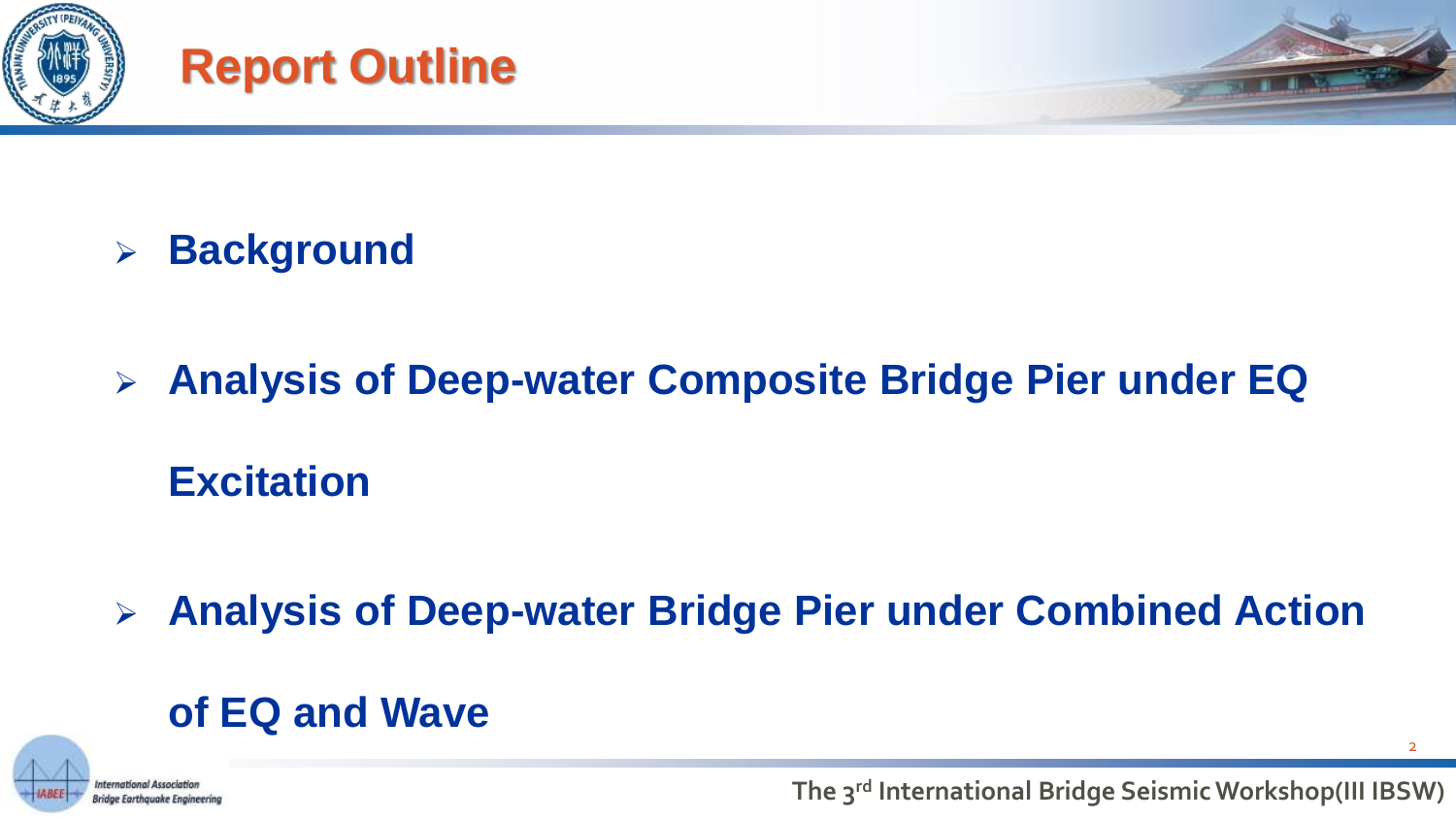





# ➢ **Background**

# ➢ **Analysis of Deep-water Composite Bridge Pier under EQ Excitation**

➢ **Analysis of Deep-water Bridge Pier under Combined Action** 

## **of EQ and Wave**



3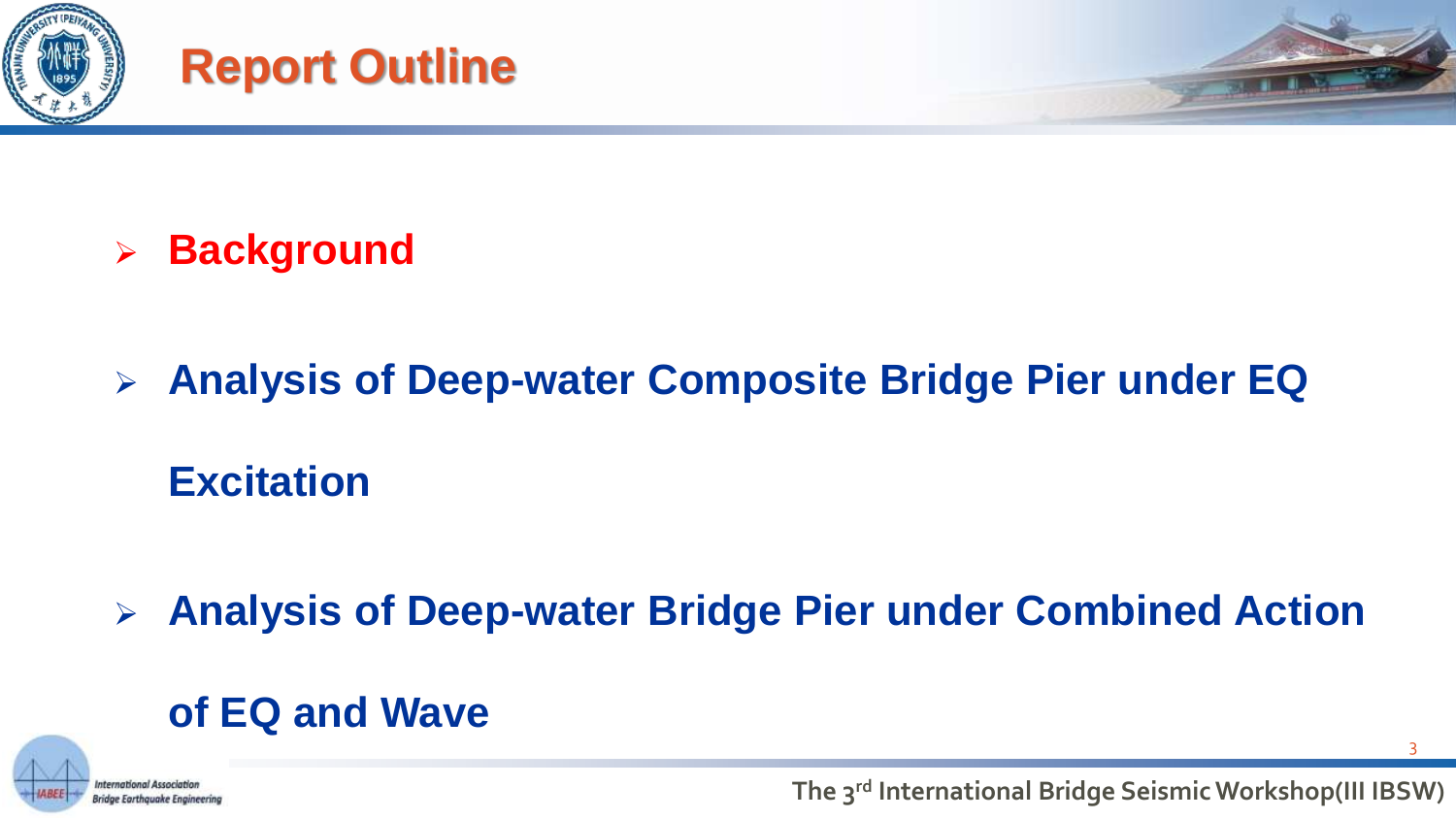

# **Deep-water Bridge Projects**









Hong Kong-Zhuhai-Macao Bridge San Francisco-Oakland Bay Bridge **USA, 2013 22.9 km, China, 2018**

**Rion-Antirion Bridge 22.52 km, Greece, 2004**



**Runyang Bridge 35.66 km, China, 2004**



**Su Tong Yangtze River Bridge 32.4 km, China, 2008**



**Fengjie Yangtze River Bridge 930m, China, 2006** 

4

sternational Associa **Bridge Earthquake Engineering**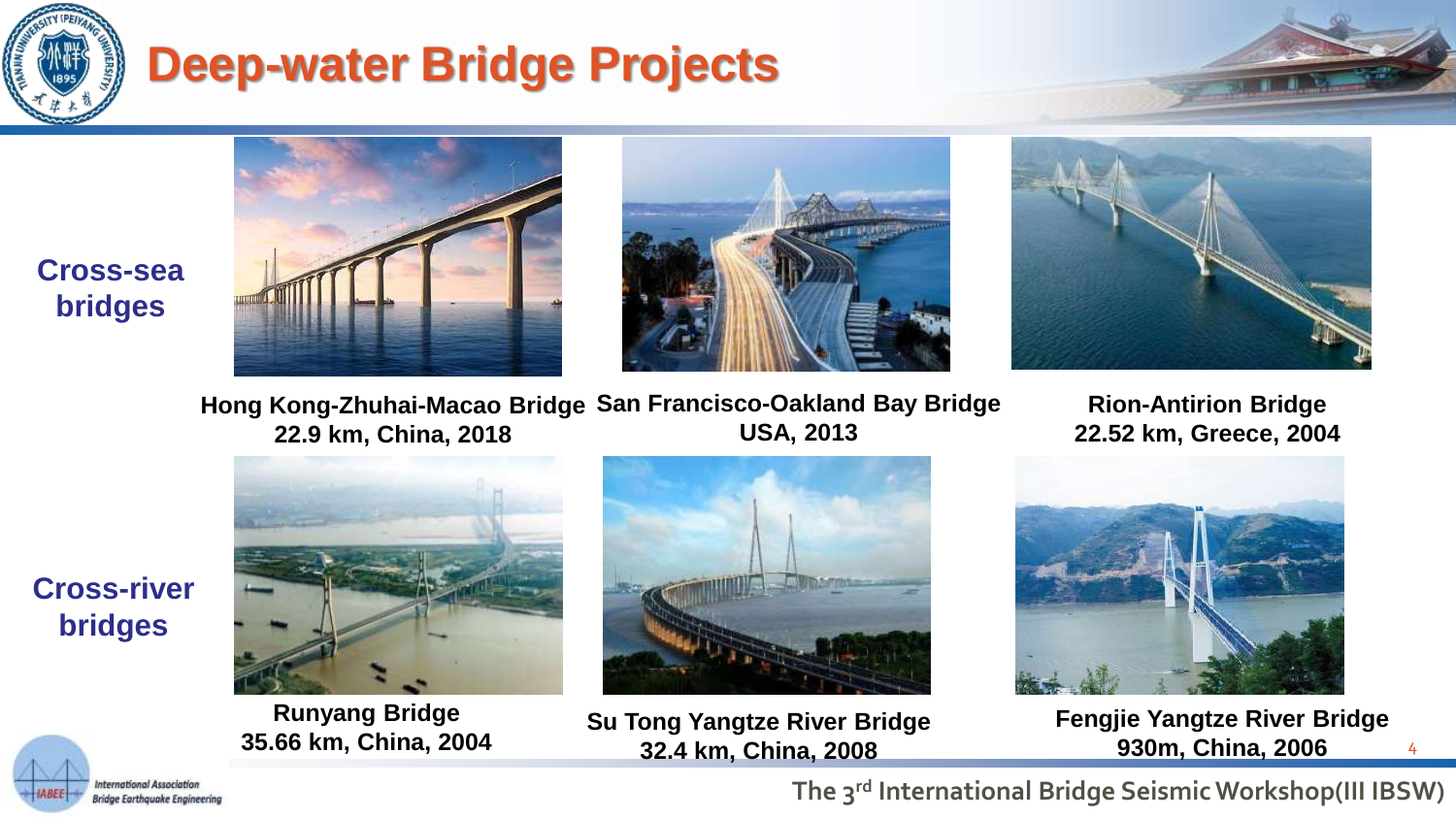





**Girder shifting Pier failure** <sup>5</sup>



#### **Girder Falling Underwater pier cracks**



#### **Hurricane Katrina USA, 2005**

**China, 2018**

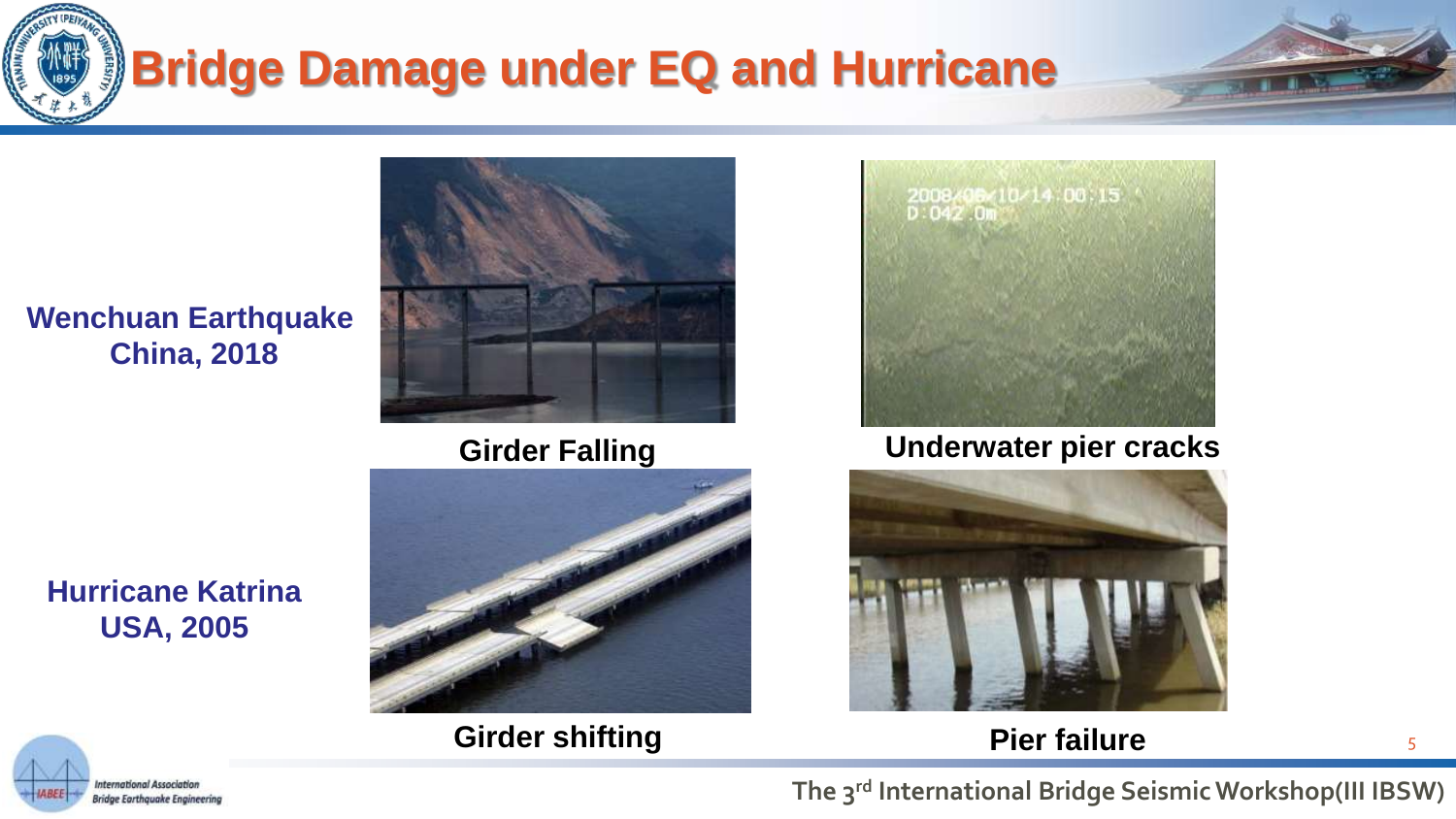

# **Pier Damage under EQ**



**Chichi Earthquake, Taiwan, 1999**





**Kobe Earthquake, Japan, 1995**





**Kobe Earthquake, Japan, 1995**



**Northbridge Earthquake, USA, 1994**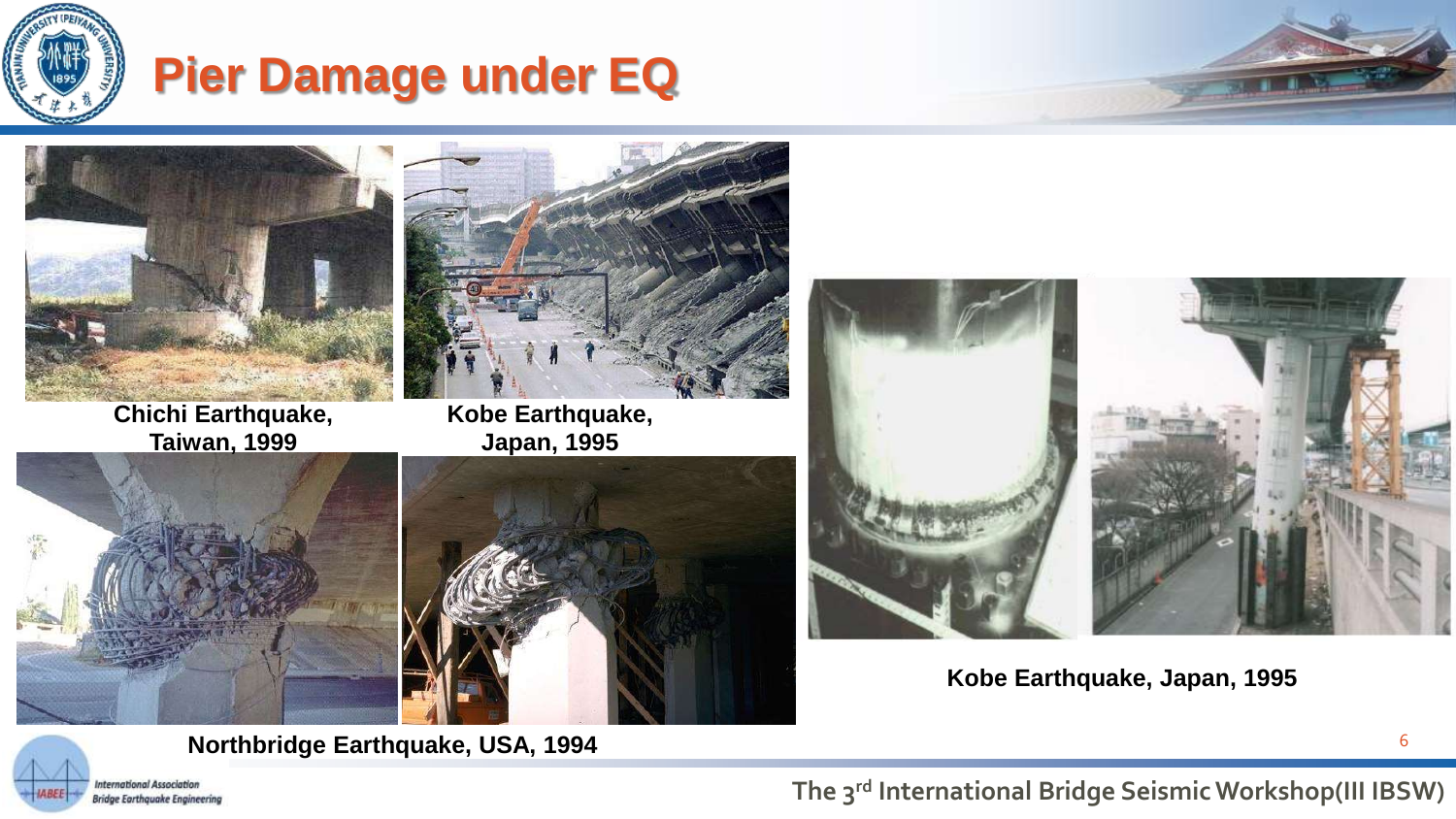

# **Application of Composite Pier in China**



### **Advantages**

- ➢ **High bending stiffness**
- ➢ **Light weight**

nternational Associatic **Bridge Earthquake Engineering** 

➢ **Good seismic behavior**



**Ganhaizi Bridge Beijing South Station Elevated Bridge**

- ➢ **High bearing capacity**
- ➢ **Good ductility performance**
- ➢ **Construction convenience**



**CFST pier**



7

**CFDST pier**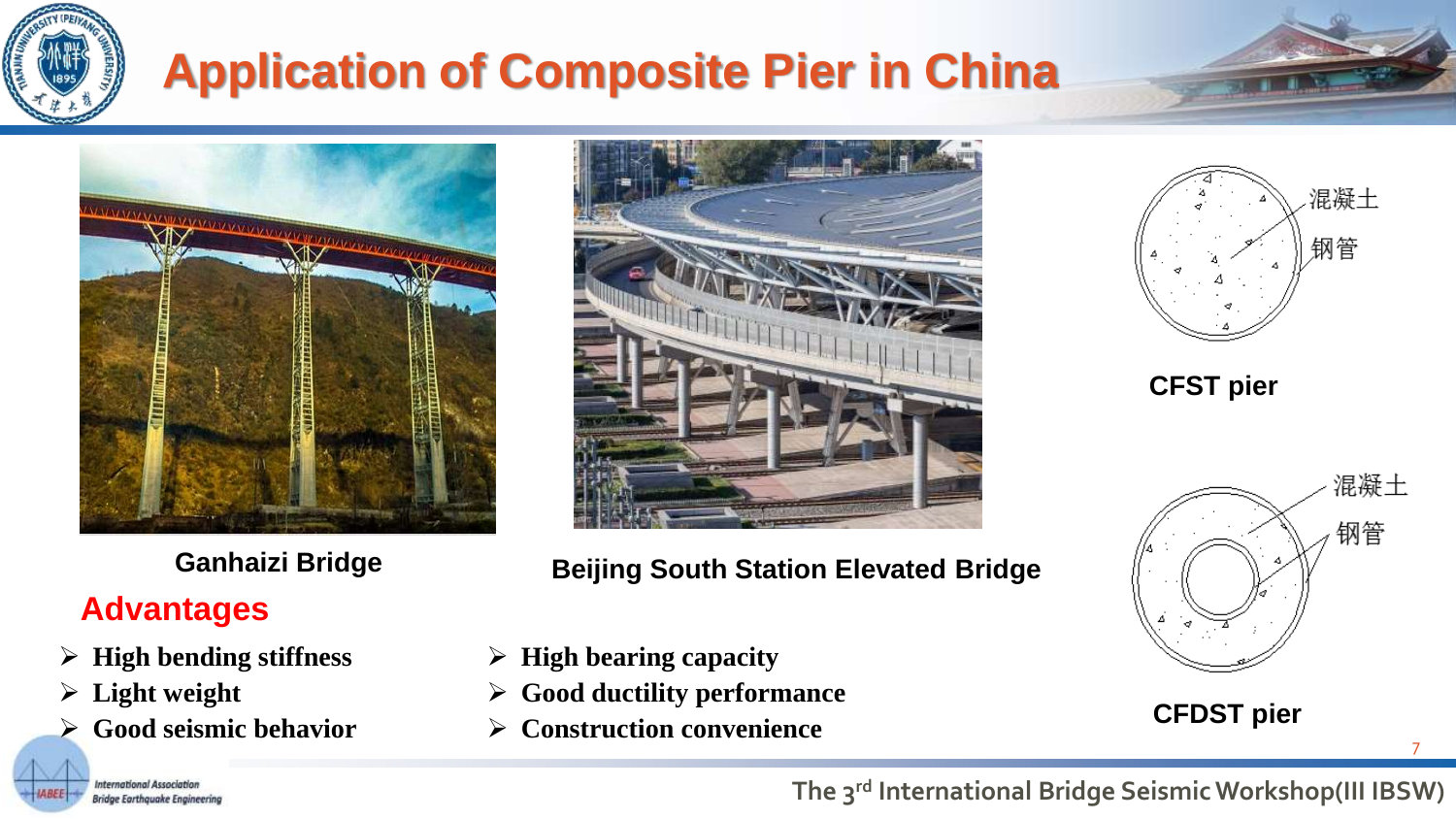



- ➢ **Background**
- ➢ **Analysis of Deep-water Composite Bridge Pier under EQ Excitation**

➢ **Analysis of Deep-water Bridge Pier under Combined Action** 

## **of EQ and Wave**



8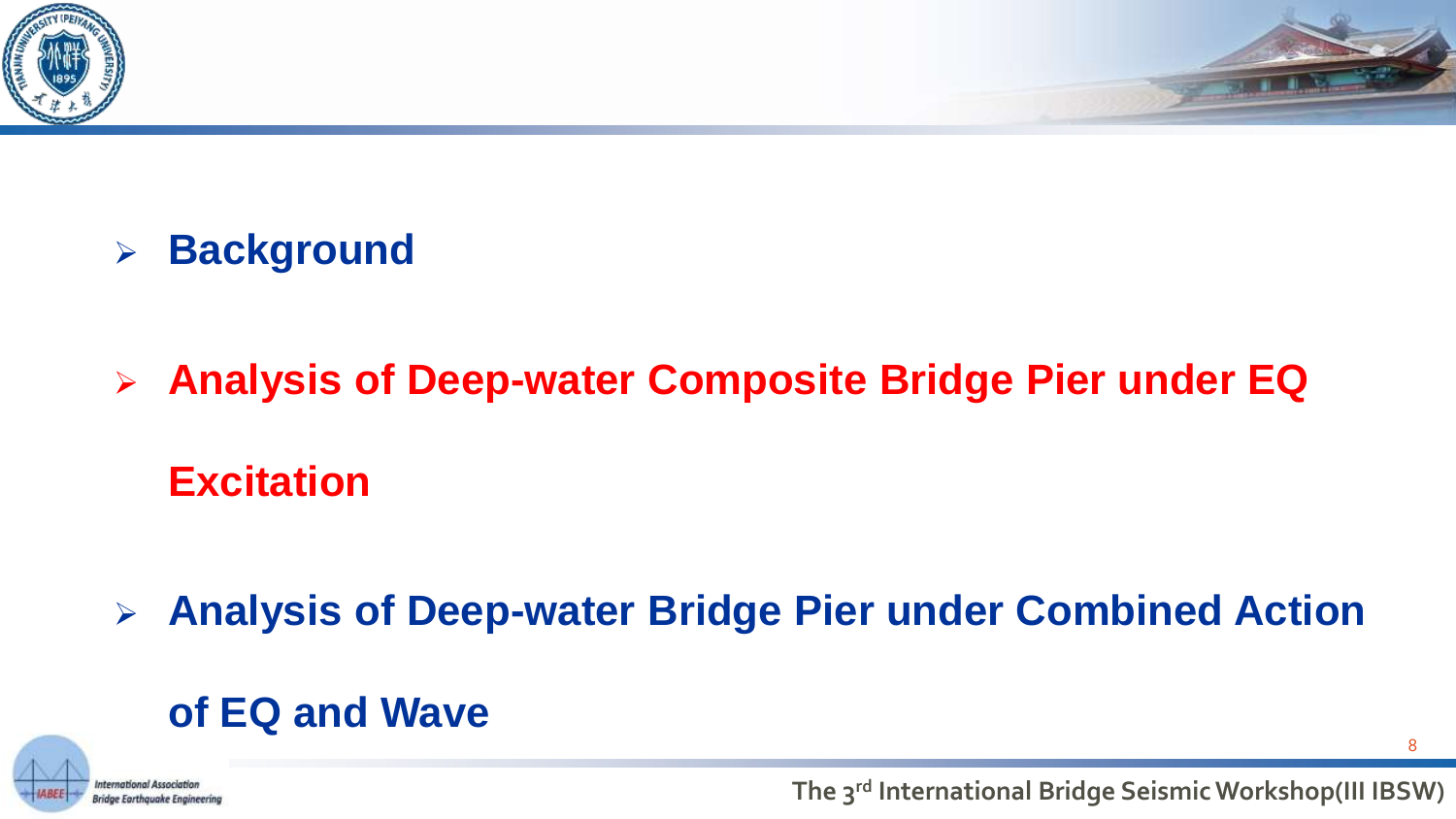

**Dynamic Analysis of Deep-water Composite Bridge Pier under Earthquake Excitation**

# **Model Analysis**

**Seismic Analysis**

**Applicability of Morison Additional Mass Methods(MAM)**

**Incremental Dynamic Analysis(IDA)** 

**Conclusions**



9